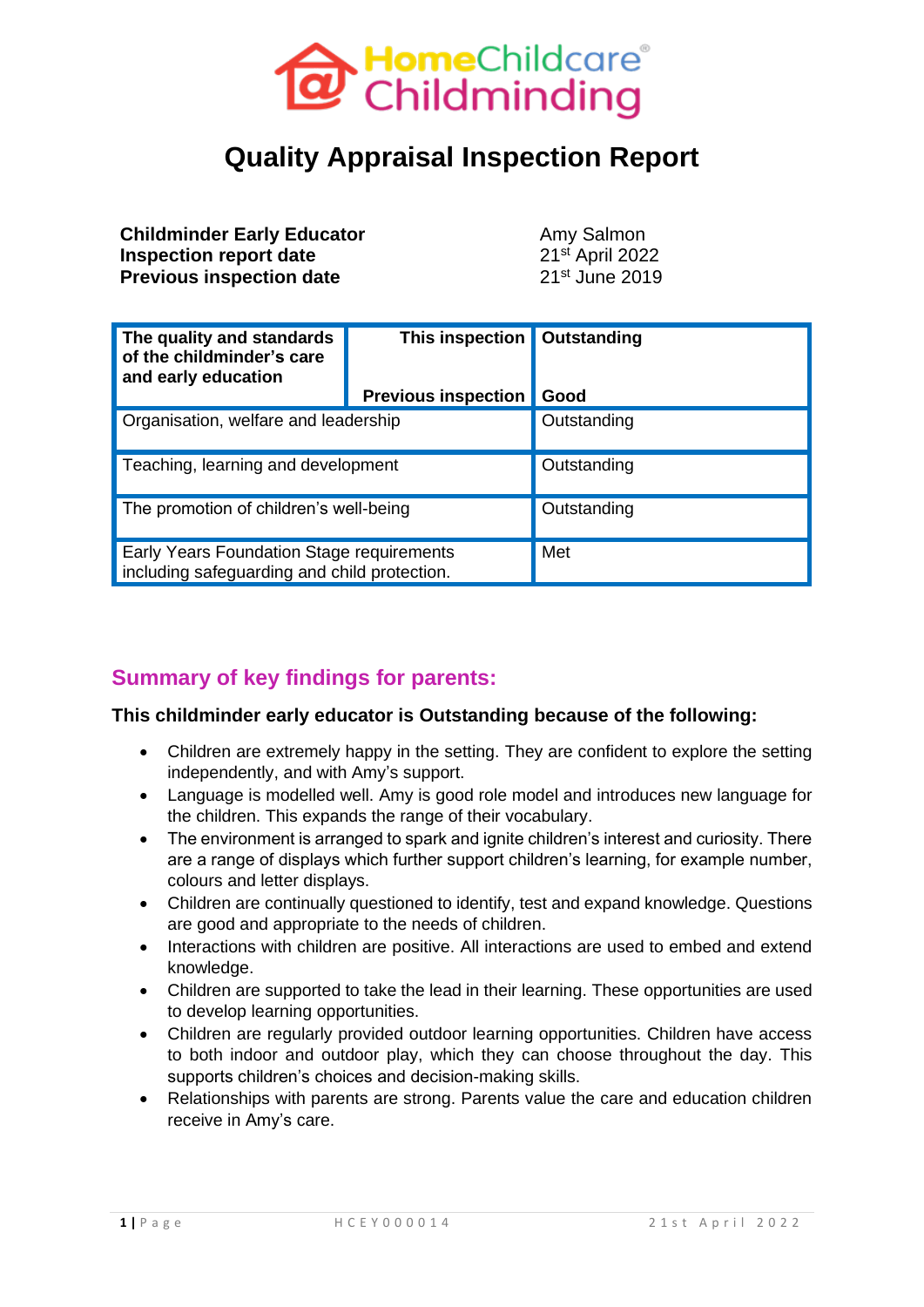# **To maintain outstanding practice the childminder educator should:**

• Continue to raise the level of sustained shared thinking in daily interactions

# **About the Quality Appraisal Inspection visit**

### The inspecting SAM: **Kay-Louise Ley and Jennifer James**

As part of the visit, the inspector completed a range of activities including:

- Observing the quality of teaching during activities and assessing the impact this has on children's learning. Including conducting a joint evaluation with the childminder of a planned adult led activity.
- Discussing the childminder's practice at appropriate times throughout the visit with both childminder
- Reviewing the children's assessment records, observations and planning on the agency's EYFS learning journal software
- Viewing the areas of the house used for childminding and reviewing a selection of policies
- Collecting the views of parents from surveys, the childminder's own questionnaires and any spoken to on the day
- Discussing the childminder's self-evaluation and plans for improvement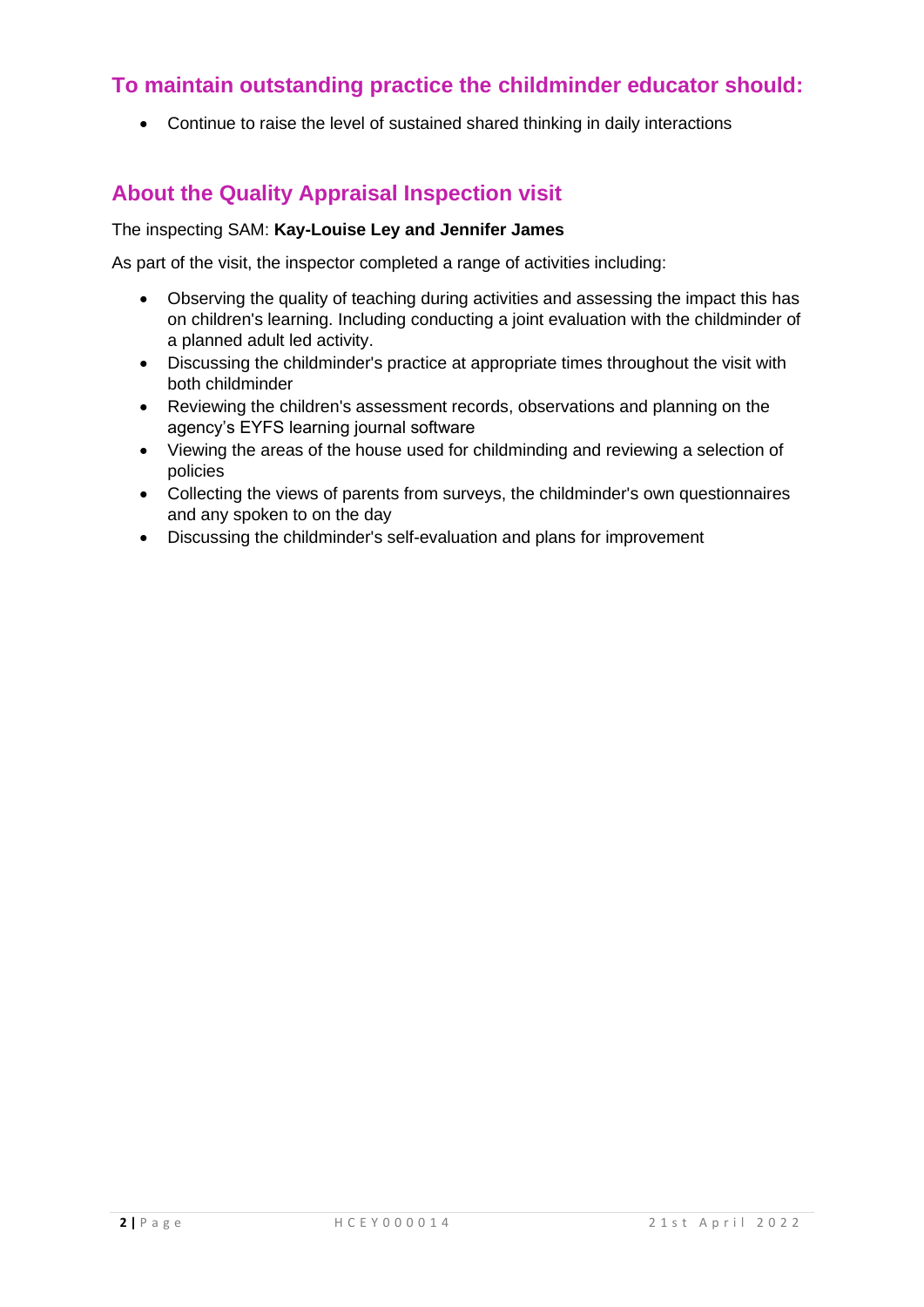### **Inspection findings**

### **Organisation, welfare and leadership is Outstanding**

Children have access to a secure play space, having free-flow access to both indoors and outdoors. The organisation of the setting allows children to choose where they would like to play, while always being supervised. Resources are displayed within children's reach which allows children the freedom to choose their play items. Displays are set up to spark and ignite children's interest, for example there is a display of teeth which children are eager to explore to develop their understanding of the importance of dental hygiene. Routines for children are implemented in conjunction with parents to ensure the individual needs of the children and their families are met.

Amy has strong knowledge around safeguarding. She understands her roles and responsibilities to keep children safe by being alert to potential signs of abuse. She understands the local referral procedures and follows these procedures, should the need arise. Amy is continually reflecting on her practice to ensure the standards of care are continually raised. Reflections are logged and monitored to ensure they are acted upon and that developments can be evidenced.

### **Teaching, learning and development is Outstanding.**

Amy has expert knowledge and understanding of the areas of learning and development. She takes the time to understand children's needs both personally and developmentally and uses this knowledge to plan opportunities to develop children's abilities. An example of this was observed during a planned activity where resources were frozen in ice. Amy planned to explore the effects of melting but included toy cars because she was aware it was of a specific interest of the children. They are supported to lead their own play, with her offering support, advice, and guidance. For example, during the activity, children were engaged in trying to break the ice with a spatula. Amy supported and encouraged this while suggesting new things for them to try. Interactions with children are positive and supportive. Children are eager to engage in communication with Amy, sharing their thoughts and ideas. Amy values and respects children's views and offers positive praise and encouragement for them to try out their ideas. Amy closely monitors the progress children are making. She uses this information to support learning to progress further. Children make outstanding progress in Amy's care, with learning planned in conjunction with parents, and which helps to ensure children are ready for the transition to school.

### **The promotion of children's well-being is Outstanding.**

Amy has established secure, positive relationships with parents. She works closely with parents to identify their needs and the needs of the children. This partnership working ensures Amy is a strong and effective key person. Children are continually supported to understand their emotions and the emotions of others. This results in limited conflict between children, as children are alert to the feelings of others and can relate to the feelings of others. Children are supported to understand about healthy lifestyles. Activities are provided to help children understand the importance of making healthy decisions through their food intake and exercise. Values, such as respect, sharing, taking turns and valuing others' opinions are consistently demonstrated by the children. Children are confident in Amy's setting. They obviously enjoy exploring and sharing their views with Amy, for example, asking for their likes and preferences. It is evident children feel not only valued but respected.